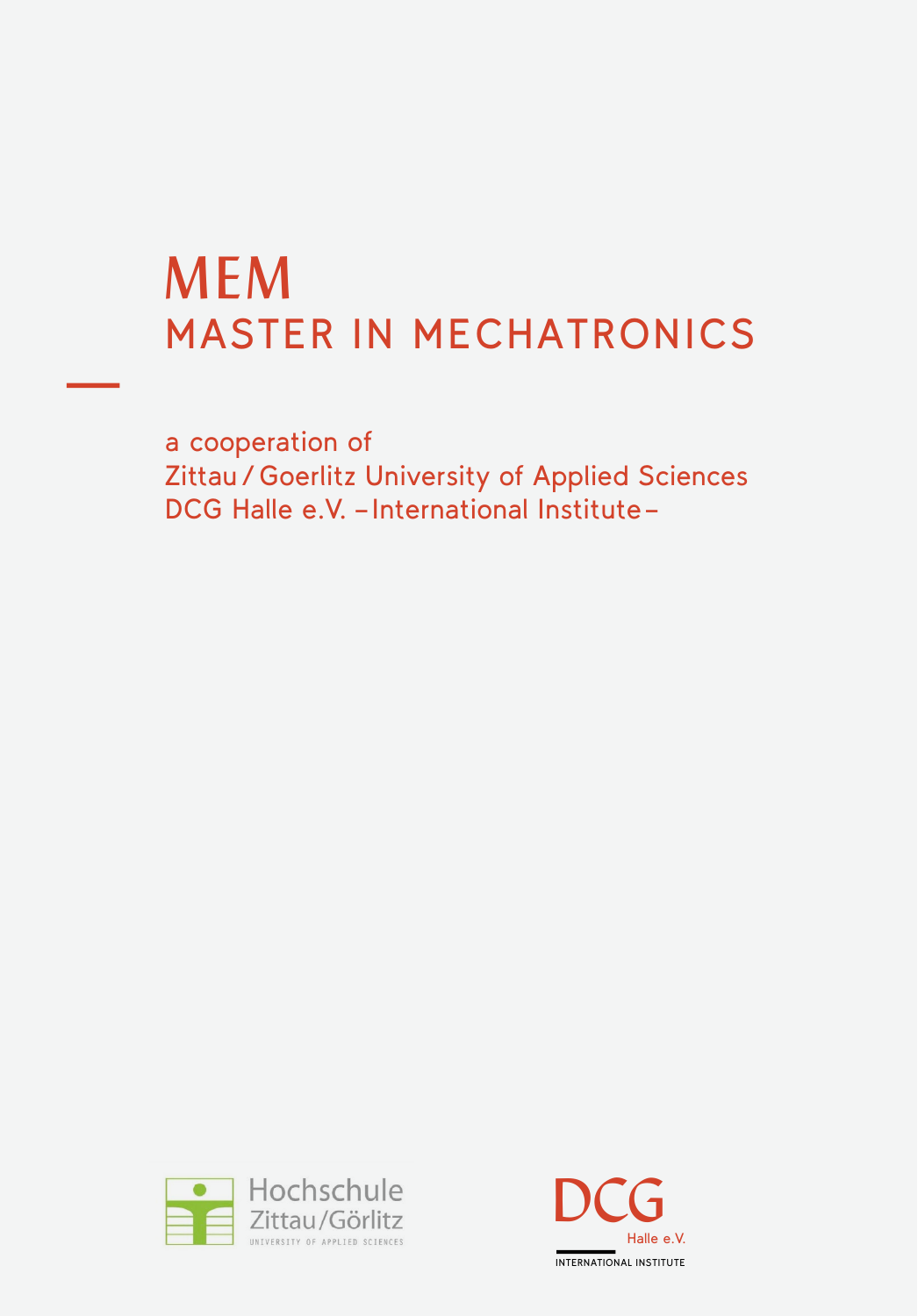# STUDENT INFORMATION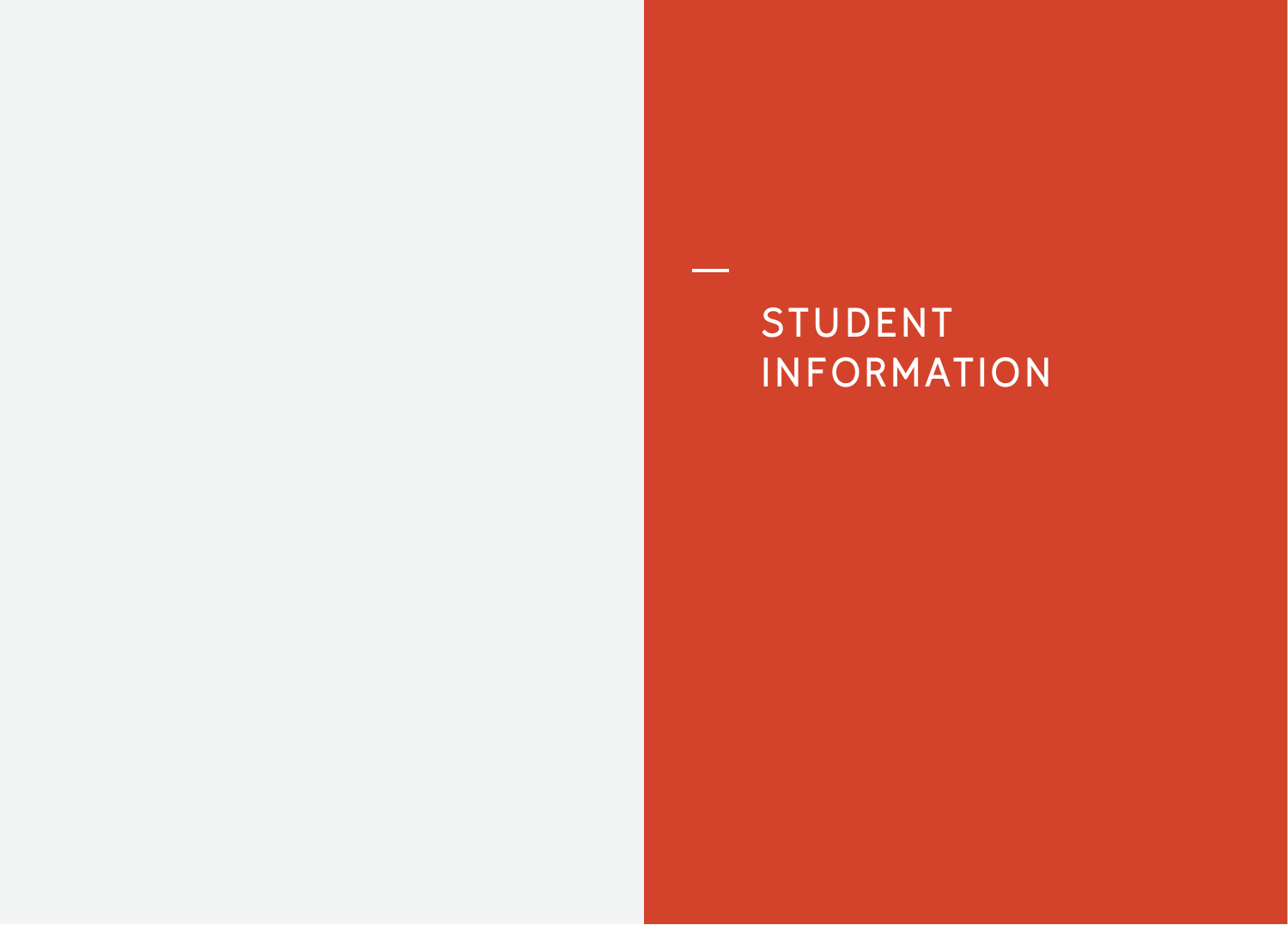### **WHY WOULD YOU JOIN A COOPERATIVE STUDY PROGRAM WITH THE ZITTAU / GOERLITZ UNIVERSITY OF APPLIED SCIENCES?**

The Zittau / Goerlitz University of Applied Sciences (H SZG) o ffers scientifically grounded academic education to ensure a successful career<br>start and professional development. To actively contribute to a sustainable world, H SZG focuses on practicaloriented scientific research and development in its core competence areas of " Energy and the Environment" and " Transformations in Industry and Society".

H SZG students obtain relevant discipline-specific, methodological, human resource-oriented and social competences to manage change in the academic areas of: engineering and technological sciences, natural sciences, social sciences, economic and business studies as well as languages and linguistics.

HSZG's quality of research is known nationally and internationally and is rewarded with external funding, but finds expression also in doctoral projects and various publications in specialist disciplines. The Mechatronics Master (M EM) is o ffered within the Faculty of Electrical Engineering and Computer Sciences in Zittau.

Students who study the Mechatronics Master will study one year at their university and the second year at Zittau / Goerlitz University in Germany. The program in Germany will be entirely in English language.

A German Master Degree will improve job opportunities for students, especially applying in German companies located all over the world. Students will get insights into the German culture, including the German "values" for quality, structure and sustainability. Thus, students can support to build bridges between cultures in their future roles.

### **study**

s The research profile of the Zittau / Goerlitz University of Applied Sciences has two focus areas: Energy and Environment and Transformation in Industry and Society.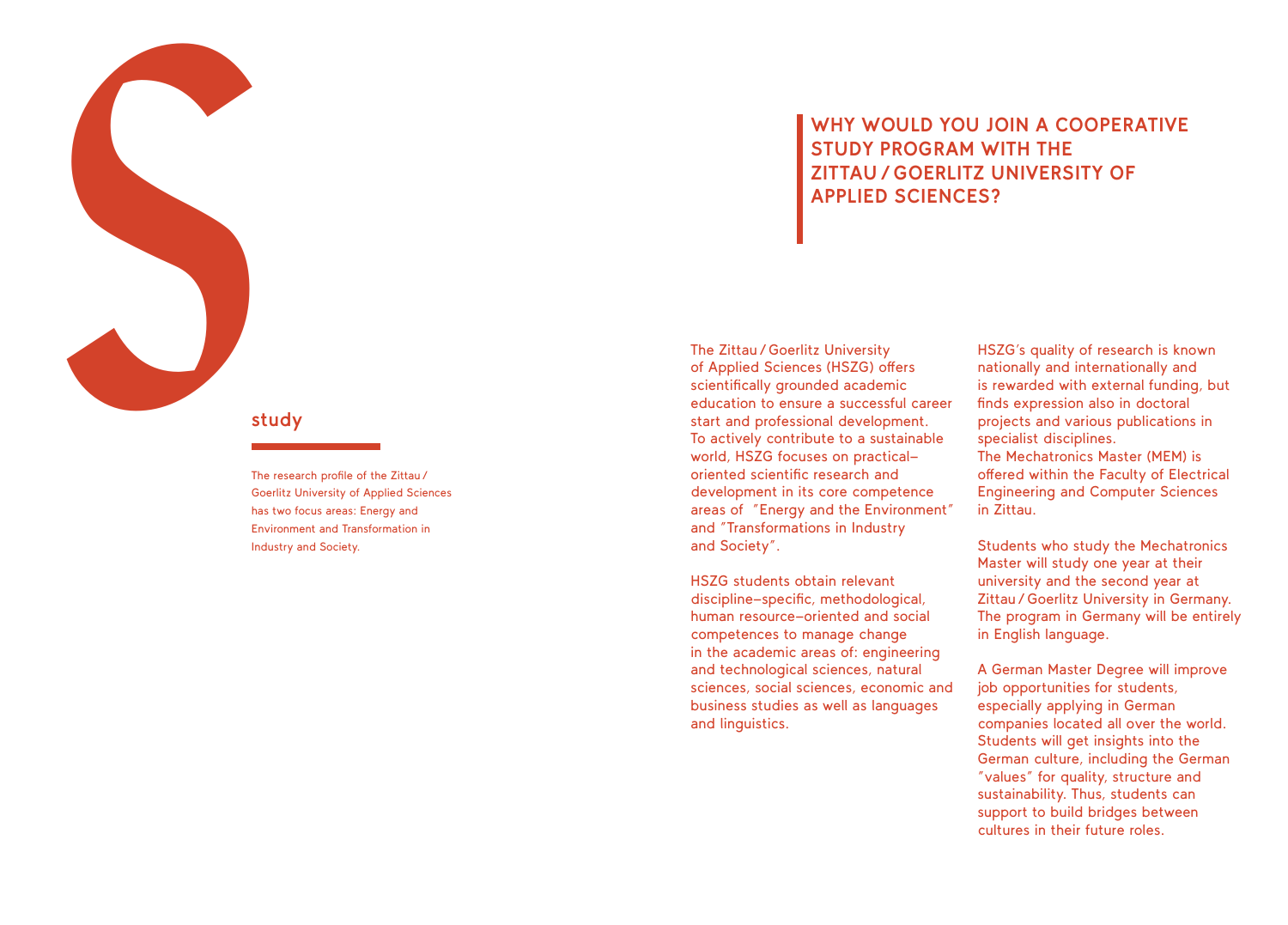#### **History**

The history of HSZG traces back to 1836 when it was established as Royal School of building trades of Saxony. After the World Wars functional buildings, scientific research and teaching materials as well as outstanding experts led to the foundation of universities and universities of applied sciences in Zittau and Goerlitz, which became leading edge in the former GDR (East Germany). Following the high practical orientation of the existing universities, their quality and the estimated demand for university graduates, the Zittau/ Goerlitz University of Applied Sciences was established with two locations after the German reunification.

#### Facts and Figures

The HSZG has 3,100 students whereof 500 are foreign students from 33 nations, 6 faculties, 42 courses of study, 120 professors, 7 research institutes and 3 service centers.

> 1 Zittau / Goerlitz University of Applied Sciences Campus

#### The HSZG has six faculties

Electrical Engineering and Computer **Sciences** 

Managerial and Cultural Studies

Mechanical Engineering

Natural and Environmental Sciences

Social Sciences

Business Administration and Engineering

#### Seven research institutes

Education, Information and Communication (BIK)

Health, Ageing, Technology (GAT)

Surface Technology (IOT)

Ecology and Environmental Protection (IÖU)

Process Technology, Process Automation and Measuring Technology (IPM)

Transformation, Habitation and Social Space Development (TRAWOS)

Process Development and Research into Peat and Natural Materials (ITN)

#### Three service centres

Centre of knowledge and technology transfer

Centre of communication and information

Centre of e-learning

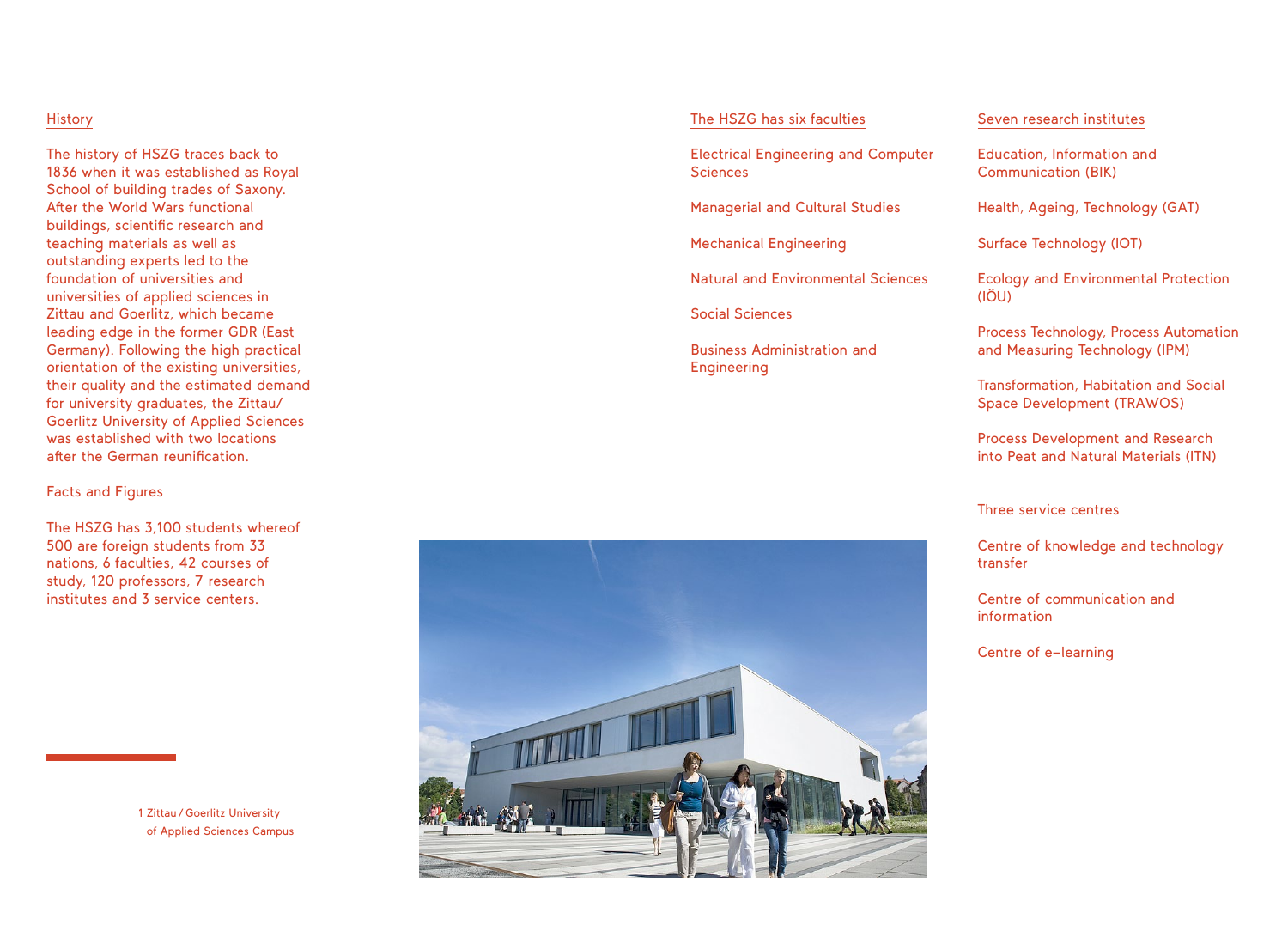### **WHY WOULD YOU BE INTERESTED IN STUDYING A MASTER IN MECHATRONICS?**

**PRACTICAL ORIENTED CURRICULUM**

**IN GERMANY LANGUAGE OF INSTRUCTION IS 100** % **ENGLISH**

**INTERNATIONAL FACULTY WITH EXCELLENT ACADEMIC AND CORPORATE EXPERIENCE**

**INNOVATIVE TEACHING AND INTERACTIVE METHODS BASED ON REAL LIFE CASE STUDIES**

**COOPERATE PROJECTS AND INTERNATIONAL WORKSHOPS (LONDON-BERLIN)**

**ONE OF THE OLDEST MBA PROGRAMS TAUGHT IN ENGLISH IN GERMANY** 

**ACCREDITED BY INTERNATIONALLY RECOGNIZED AGENGY (FIBAA)**

ى م. م.<br>م

This Master is a quality German Master recognized worldwide. The mainly application-oriented Master Degree is done in the interdisciplinary technical study course "mechatronics" which is based on the classical disciplines of mechanical engineering and electrical engineering combined with the knowledge areas of electronic engineering, automation technology and computer science.

As a Master of Engineering you are able to adapt to changing activities in working life based on your acquired knowledge in accordance with the state-of-the-art in science and technology and to handle the interdisciplinary tasks in the applied science, development and production in mechanical engineering, automation technology, electronic engineering and informatics and to take-over managerial positions.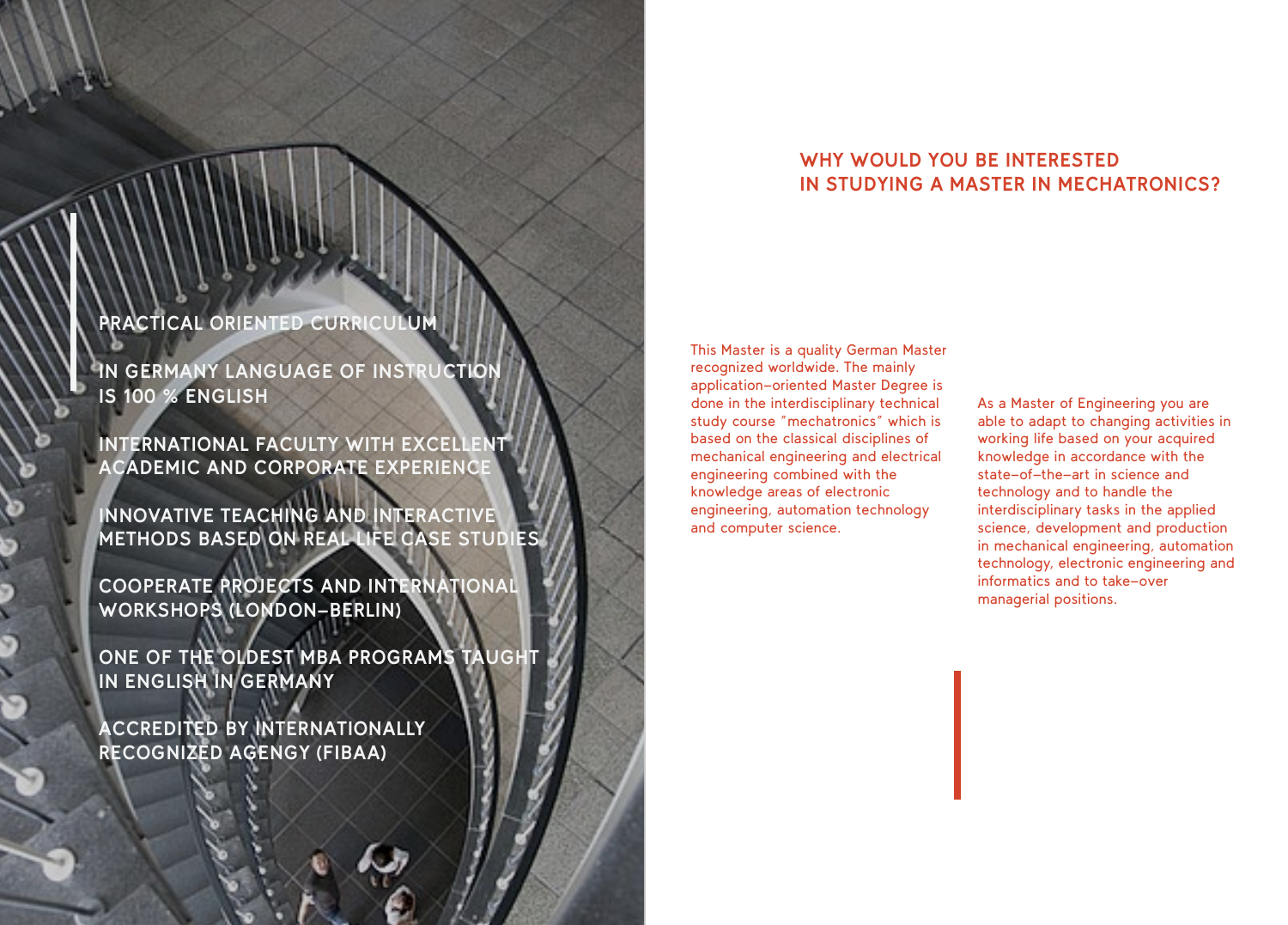### **WHAT KIND OF CAREER DOES THE MASTER MECHATRONICS PREPARE YOU FOR?**

Students receive a national and international accepted Master Degree. With the Master of Engineering in Mechatronics, the students are offered a broad range of opportunities.

#### Field of activities

Doctoral studies for the Dr. Ing.

Research and development

Official expert

Technical Director

Chief Engineer

Engineer in projecting and development

#### Professional perspectives

Companies in electrical and electronic engineering and mechanical engineering which develop or produce innovative products, machines, devices and/or plants with a high percentage of automation technology

Smaller companies, especially in the areas of device development and special machine construction

Commissioning, Service / Sales, Maintenance and reconstruction of machine systems and industrial plants

Official expert in private and public institutions

#### Benefits of studying at HSZG

study in the beautiful, quiet and green town of zittau (germany)

receive an internationally highly recognized degree as master of engineering

high quality of education and laboraties resulting from numerous research projects with leading industrial companies

study with high practice relevance

in germany, you are taught 100% in english

profit from the innovative cooperation programme (4+1) and receive your international master degree in 5 years

as a symbiosis of electronic and mechanical engineering as well as computer science this master offers you various possibilities for your career start

enjoy innovative teaching and interactive methods

enjoy your opportunities travelling through europe with your german resident permit in the year of study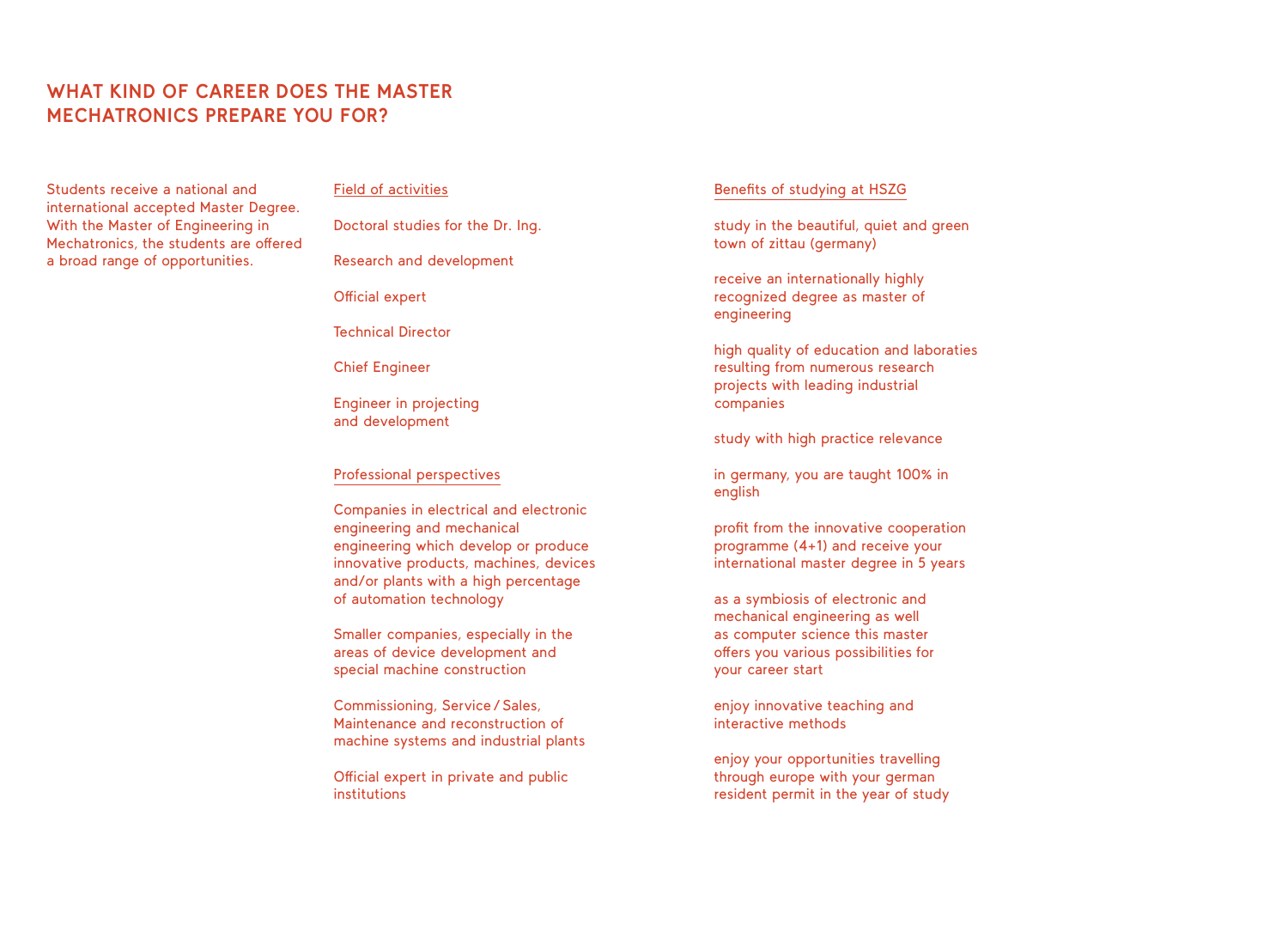### **HOW IS THE PROGRAM STRUCTURED?**

### **WHO SHOULD APPLY TO THE MASTER MECHATRONICS PROGRAM AT ZITTAU / GOERLITZ UNIVERSITY OF APPLIED SCIENCES, GERMANY?**

The Master Mechatronics is structured into 3 semesters (90 Credits). It starts each year in the Winter Semester (October).

The program consists of compulsory and electoral compulsory modules.

Compulsory modules are done by the University of Applied Sciences, if the partner university has not the capacity or capability to do it.

Their main focus is on Artificial neural networks, Modern methods for control and feedback control systems, Image processing, Numerical analysis and simulation, Project work.

#### Compulsory modules

Business Management / Languages

Fuzzy Control

Hardware-Oriented Programming / Circuit Design

Structural Dynamics

Machine Dynamics

Model-Based Measuring Methods / Nonlinear Dynamic Systems

Automatic Control II

Digital Signal Processing

Digital Communication Technology

Image Processing

Artificial Intelligence / Neural Networks

#### **What admission requirements do I need to fulfill?**

- Academic degree (Bachelor)
- Motivation, aptitude interview if needed
- Professional interview in English with representatives of HSZG between March and April (required for APS in China and Vietnam)

**proficiency in German?** 

Please note, in Germany, the Mechatronics Master program is taught entirely in English, German language is NOT required, however German language courses will be offered.

**Do I have to prove my English proficiency?** 

Yes, you need to prove your proficiency in English. The Mechatronics Master program refers to the Internet based TOEFL in general. However there is a various number of adequate language tests. It is important that the results out of these tests are equivalent to the scores given here. The following scores refer to 79/79 points TOEFL iBT:

- TOEFL iBT, 79 internet based
- TOEFL pBT, 550 paper based
- TOEFL cBT, 213 computer based
- $-$  IELTS, 6.0

- 
- 

**Do I need to prove my language**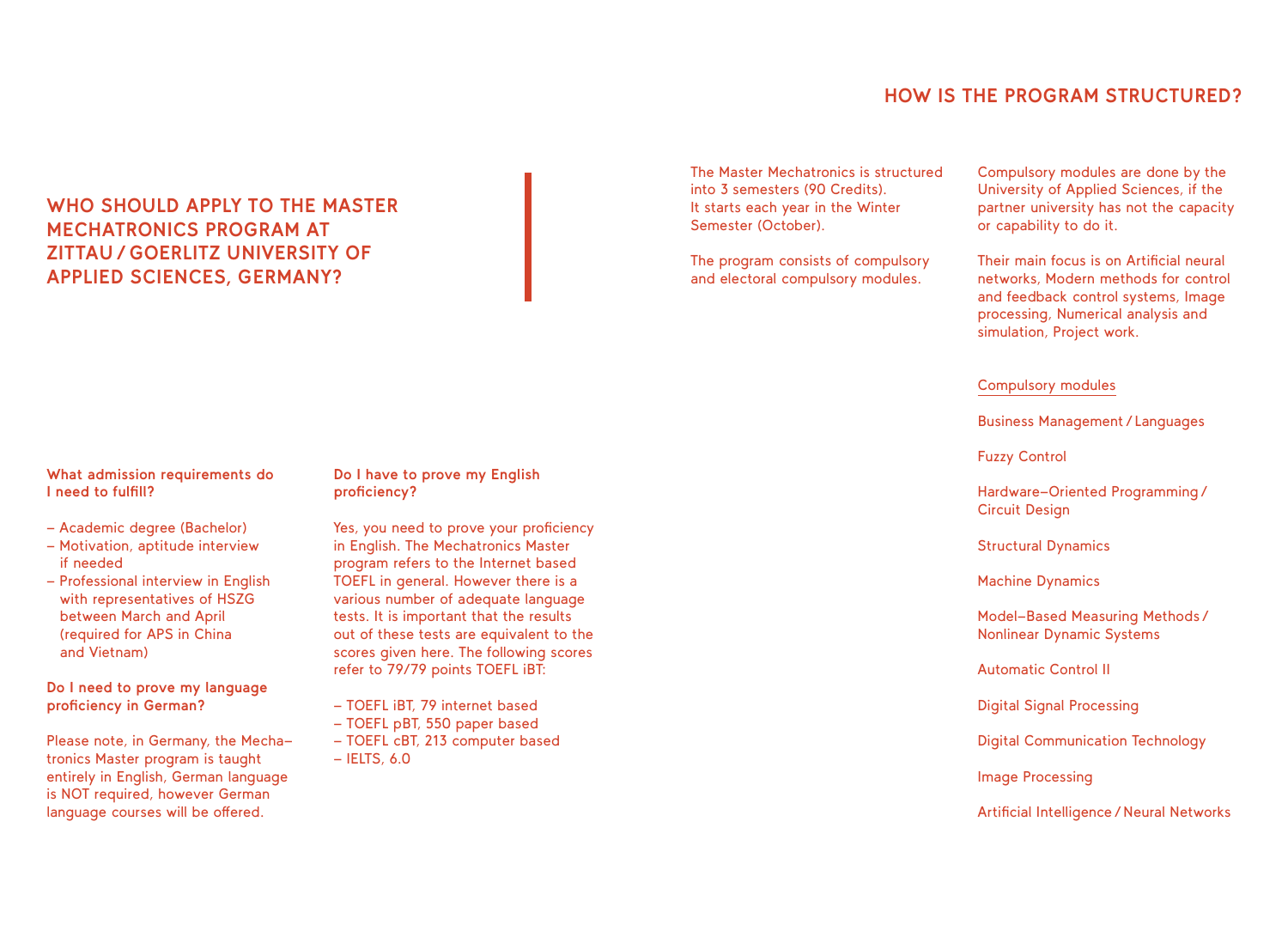Electoral Compulsory modules have to be fixed by the partner university. Each compulsory module is worth 5 credits.

#### Electoral Compulsory modules

Magnet bearing technology II

Quality assurance

Optical transmission systems

Water and wind energy utilization

Optical sensors

Photovoltaic

Close-processor Programming / Programming in C

Information theory

Signals and systems

International Project

**In total the partner university has to deliver modules worth 30 credits. At HSZG students do modules worth 30 modules and write their Master thesis and hold their Master Defence. Master thesis and Defence sum up to 30 credits.** 

**Which modules are done at HSZG and which ones at the partner university?**

This depends on the capacity of the partner university and has to be defined individually. The partner university has to teach 6 modules à 5 Credits. They can do parts of the compulsory modules as well but can also choose to do only the electoral compulsory modules.

**Will HSZG lecturers come to teach at the partner university?**

This is not planned but may be possible in block seminars. Here, individual agreements can be done.

#### 1+2 Mechatronics laboratory at Zittau / Goerlitz University of Applied Sciences Campus



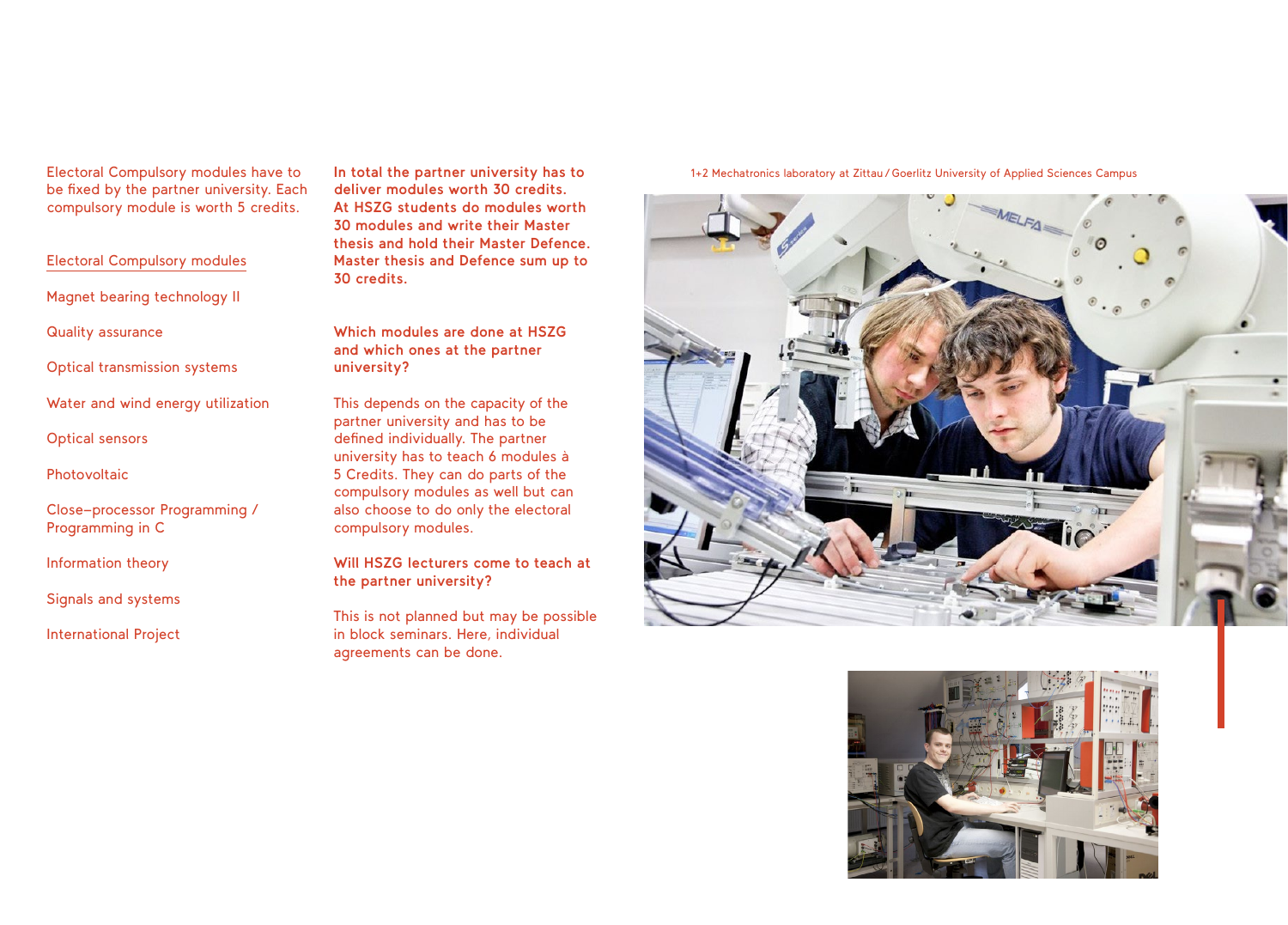### **WHAT IS LIFE IN ZITTAU LIKE?**

Zittau is an idyllic town that is rated among the most beautiful cities in the Federal State of Saxony, Germany. Its cityscape is rich in signs of past prosperity, which was mainly shaped by the trade, the cloth making and the art of brewing.

Important sights of Zittau are the market place with its impressive town hall, the 7-floor salt house built in the early 16th century, Baroque fountains and the former Franciscan monastery. The cultural landscape of Zittau is both traditional and modern. Zittau offers leisure and sport facilities, museums and parks and biking ways.

Although a relatively small city with only 26.500 inhabitants, Zittau offers a lot of amenities for its inhabitants. In the city, people can do almost all errands by foot but also with the car, bus or bike.

Zittau is a green city with lots of parks, clean and clear air and during the night you can see the many stars in the night sky.



#### **live**

A small city that offers all amenities for good student life.

#### Interesting cities to visit

Dresden (110 km) Prague (130 km) Berlin (260 km) Frankfurt/Main (580 km) Munich (530 km)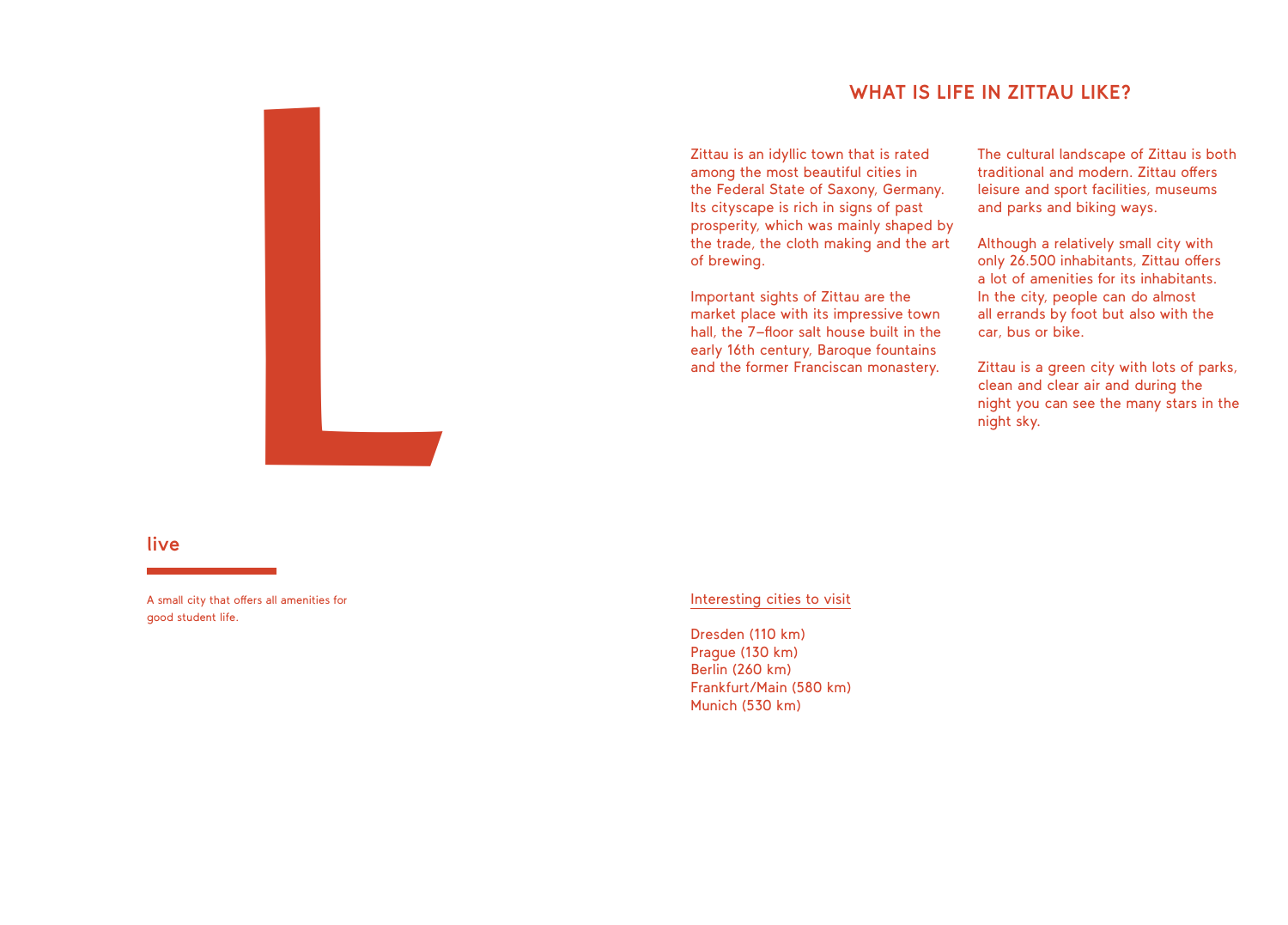**ENSURING** pEaCE of MinD for our partiCipants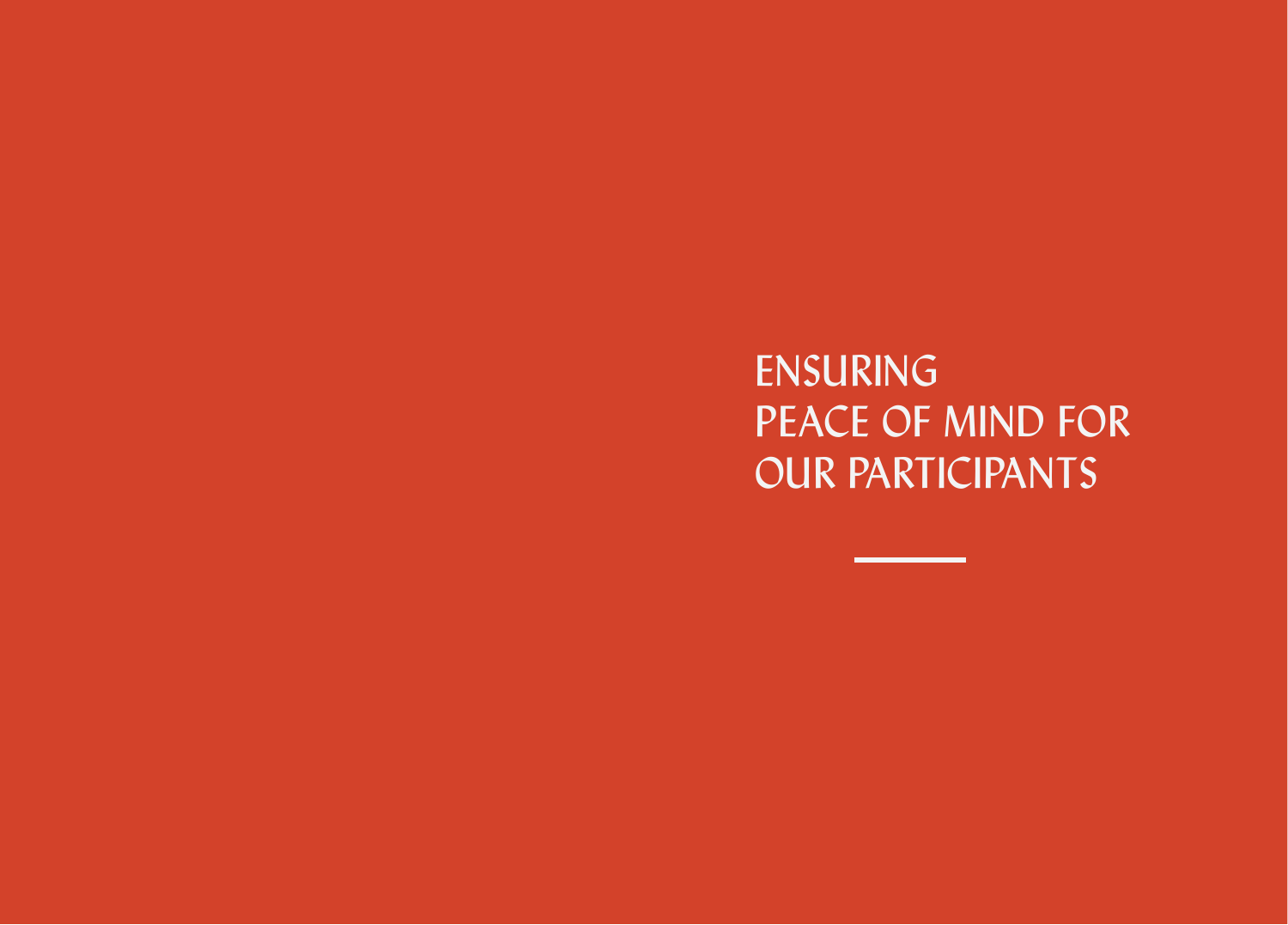### **ADMINISTRATIVE INFORMATION**

**What do I need to do to get my visa?**

The German partner of the cooperation, the DCG Halle e.V. – International Institute, is giving a big support in the whole visa application process for the program students.

Program students participate in the APS group processing (applies for China and Vietnam) and only need to go personally to the German Embassy for giving their finger prints. What students need to do is an interview in English at the partner university

with a representative from the HSZG to prove their academic ability for the course.

And all payments (tuition and cost of living) have to be done prior to visa application.

**Who is supporting me in Germany when I have problems not related to academic issues?**

DCG Halle e.V. - International Institute is supporting in all administrative issues when students are in Germany.



**support**<br>By solving all<br>for students,<br>can fully conc By solving all the administrative tasks for students, DCG ensures that students can fully concentrate on their studies in beautiful Zittau.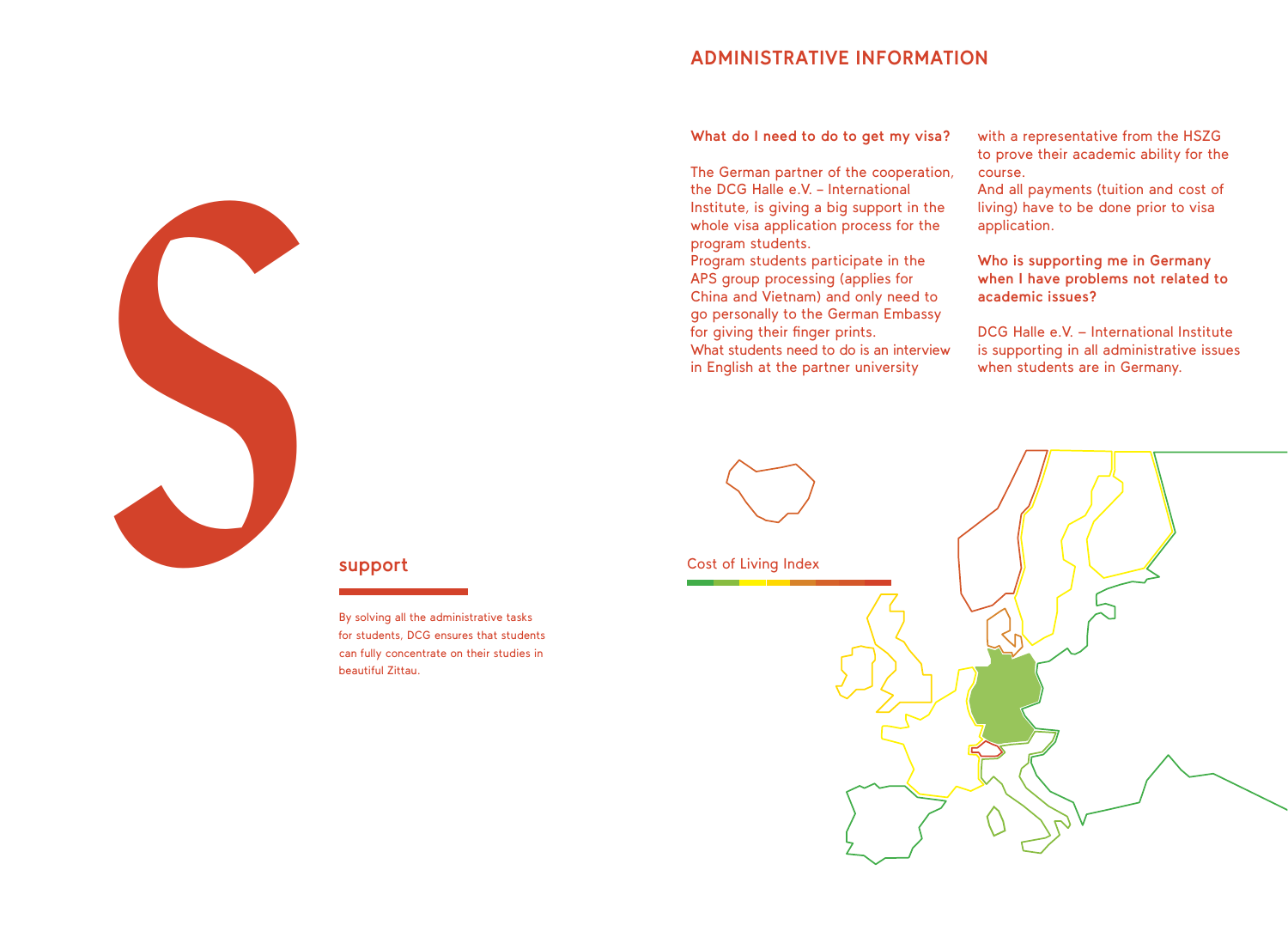### **WHAT COST ARE INVOLVED FOR ME?**

#### Cost of living in Germany

When students come to Germany, they have to show their financial ability for studying in Germany. For this, they have to show to the German authorities that they possess 8.640 € (actually from 2018) for their cost of living (one year) before DCG handles their Visa application process. The amount is coupled to the German BAFÖG (study support regulation) defined by the Ministry for Education and Science.

DCG handles all the administrative tasks, listed below, for students coming to Germany.

#### From the yearly costs of living you have to finance

1. Fees and costs for entry and stay, registration formalities, visa application, permit of residence, bank accounts, insurance certificates

2. Fees and costs for accommodation (student hostel, living community), rent from October-September (including advanced payment for heating, water, electricity etc.), internet access, equipment of the apartment

3. Security deposit for safety bond to the foreigner registration office, rental bond (repayment after finalization of the stay resp. rental contract)

4. Charges and dues University semester fee

For our program students we can offer better deals (1.+ 2.) that include better services and lower fees. Remaining balance is their monthly "pocket money" divided by 12 month.

Study service fee  $\rightarrow$  Please ask your university for the study service fee involved for this program.

### **HOW EXPENSIVE IS STUDYING IN GERMANY?**

#### Cost of living

Compared to other Western European countries Germany has a relatively low Cost of Living Index (65.54) and is placed on rank 16.

Related to the reunification of Germany more than 25 years ago, there is an additional difference between the Western and Eastern part of Germany.

In the average the living cost in East Germany are around 20 % lower as in West Germany, especially in big cities, i.e. a student in Munich must pay between 400–500 € for a single room in a community, our program students who study at the DCG partner university in Zittau pay for the same around 230-250 €.

#### **Studying on a German campus is even cheaper.**

Example for campus prices: A meal at the campus Mensa costs 1,50–3,00 € 0.5l of beer in a campus club costs 2 € 1kg of bread is available for 1,30  $\epsilon$ 

Studying a Master in English language in Germany is very cheap related to the fees and living costs in U.K or other Western European countries.

**Will I live on my own or do I have to share my room?**

Most students live in a shared apartment. They have their own room but share bathroom and kitchen.

**Studying in Germany is, "free of charge", why do we have to pay program fee?**

The Mechatronics Master program is a partner program between the HSZG and your university. The HSZG is providing additional capacities next to its normal teaching agenda. The classes are designed to meet the special requirements of foreign students of the partner programs who got a study place to continue their study at the HSZG.

Furthermore, students receive individual guidance during their studies and professional assistance for bureaucratic procedures (visa, insurances, accommodation) during their stay in Germany.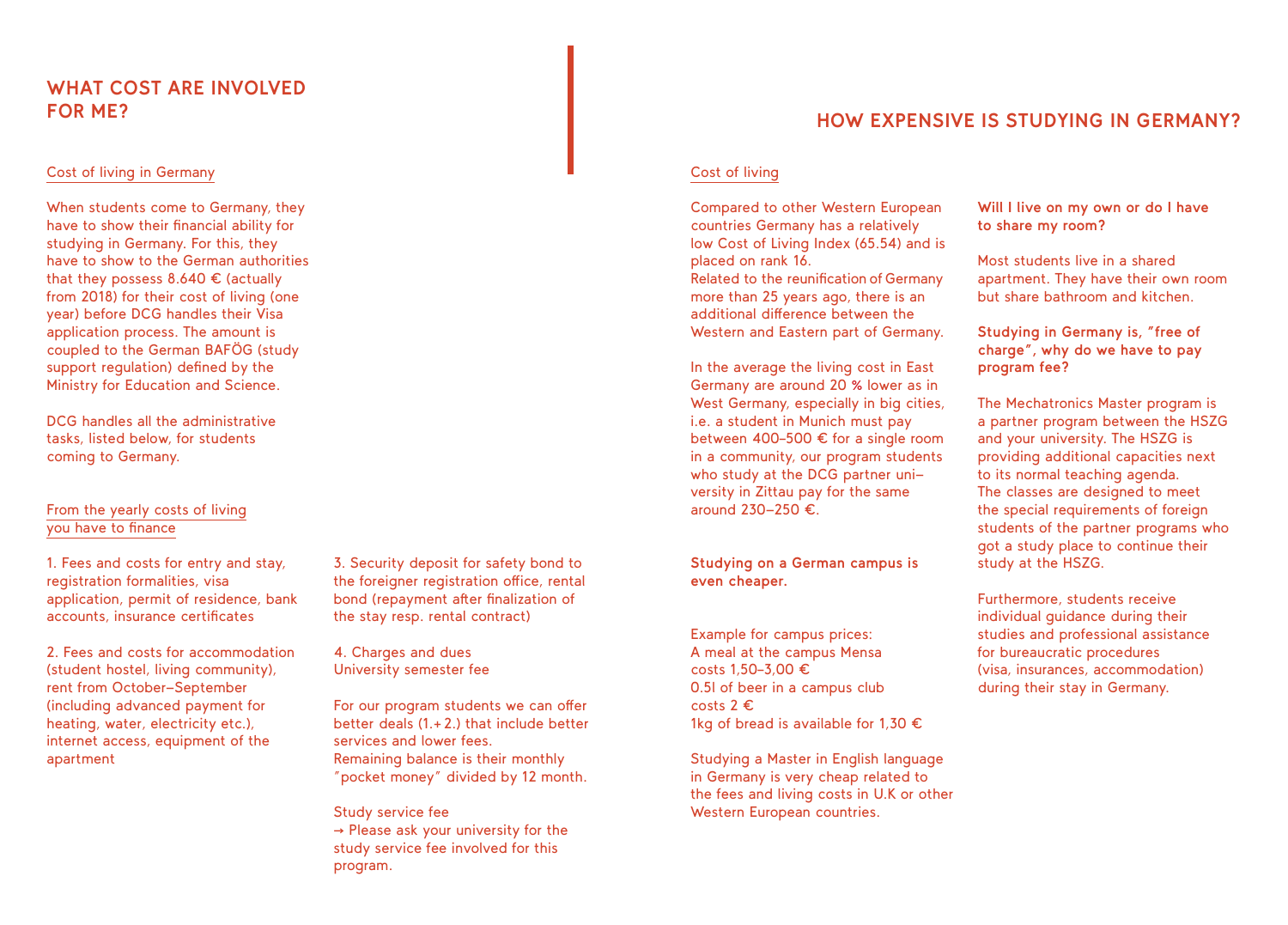Students can always apply at any German university directly.

However, places for foreign students are limited and a place is given at availability and often bound to a **"**numerus clausus **"**. Students also have to apply for their visa themselves and have to do their interviews for proof of English proficiency at the German Embassy in their country.

Furthermore students would have to take care for health insurance, flat, registration at di fferent German autho rities, bank accounts on their own.

Even though students pay fees, the program is set up to save time and money for them compared to the conventional ways, as they get into a paid job faster than their peers in conventional programs.

## **Are students allowed to work in Germany while they study?**

Work is permitted in the time of the university study, but opportunities for foreign students are restricted. You would only be allowed to do a<br>very limited number of hours per week. In total foreign students can work. during their study 180 half days per year.

### **DCG IS A NON-PROFIT ASSOCIATION**

**OUR GOAL IS TO SUPPOR T THE UNDERSTANDING AMONG NATIONS BY FOSTERING AND ORGANI ZING EDUCATIONAL PROJECTS** 

**ESTABLISHED IN 1998**

**WE HELPED MORE THAN 3.500 PARTICIPANTS IN OUR PROGRAMS**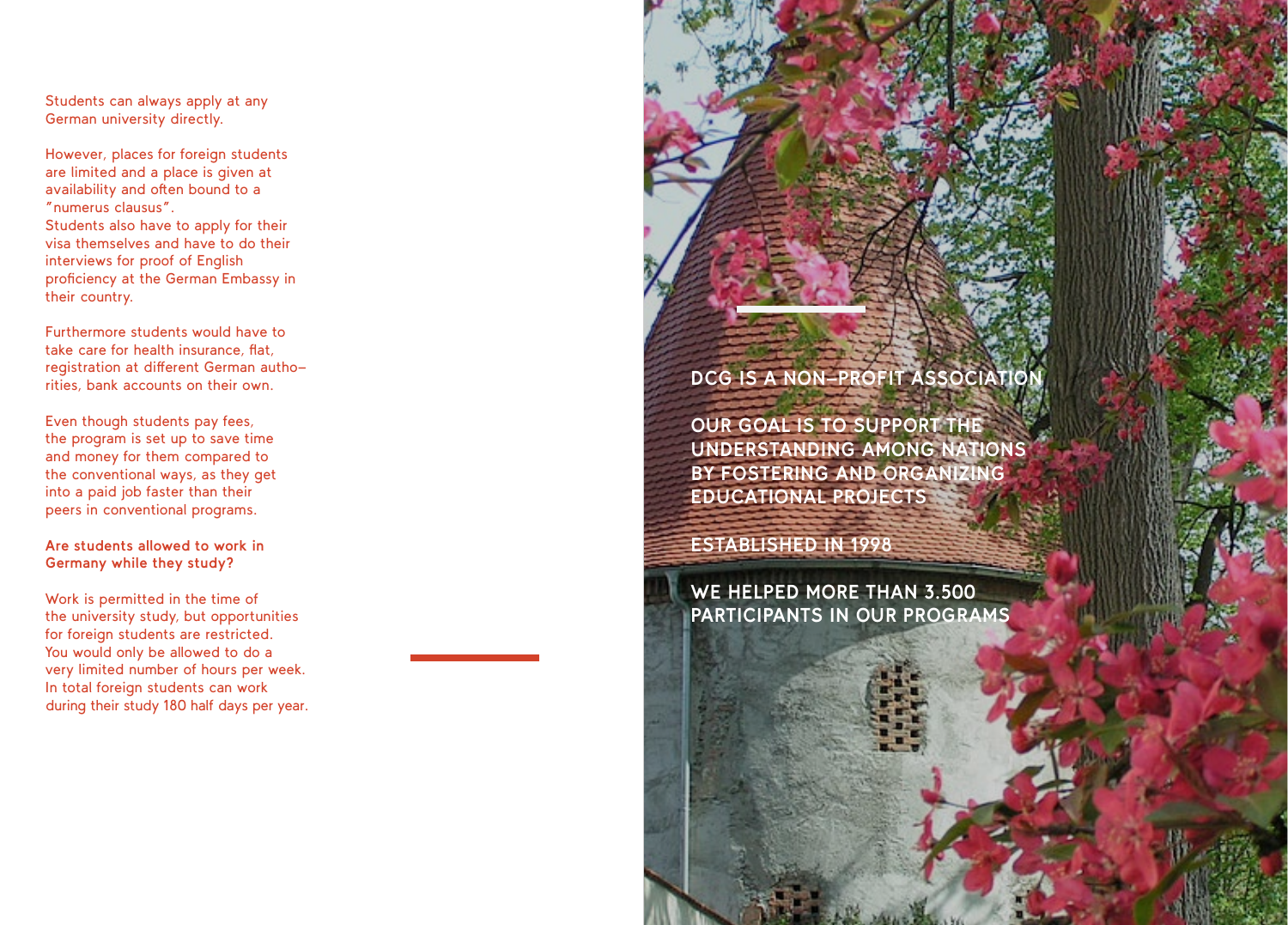

#### Contact for academic questions

Prof. Dr.-Ing. Frank Worlitz Hochschule Zittau / Goerlitz University of Applied Sciences Dean Faculty Electrical Engineering and Computer Science

Institute of Process Technology, Process Automation and Measuring Technology Research Head Mechatronical Systems

German University Consortium DHIK Subject Coordinator Mechatronics (China)

(+49) 3583 612 3500 <http://ipm.hszg.de/institut.html>

### **STILL HAVE OTHER QUESTION? PLEASE FEEL FREE TO CONTACT US!**

DCG Halle e.V. - International Institute [www.dcg-halle.de](http://www.dcg-halle.de)

[info@dcg-halle.de](mailto:info%40dcg-halle.de?subject=)